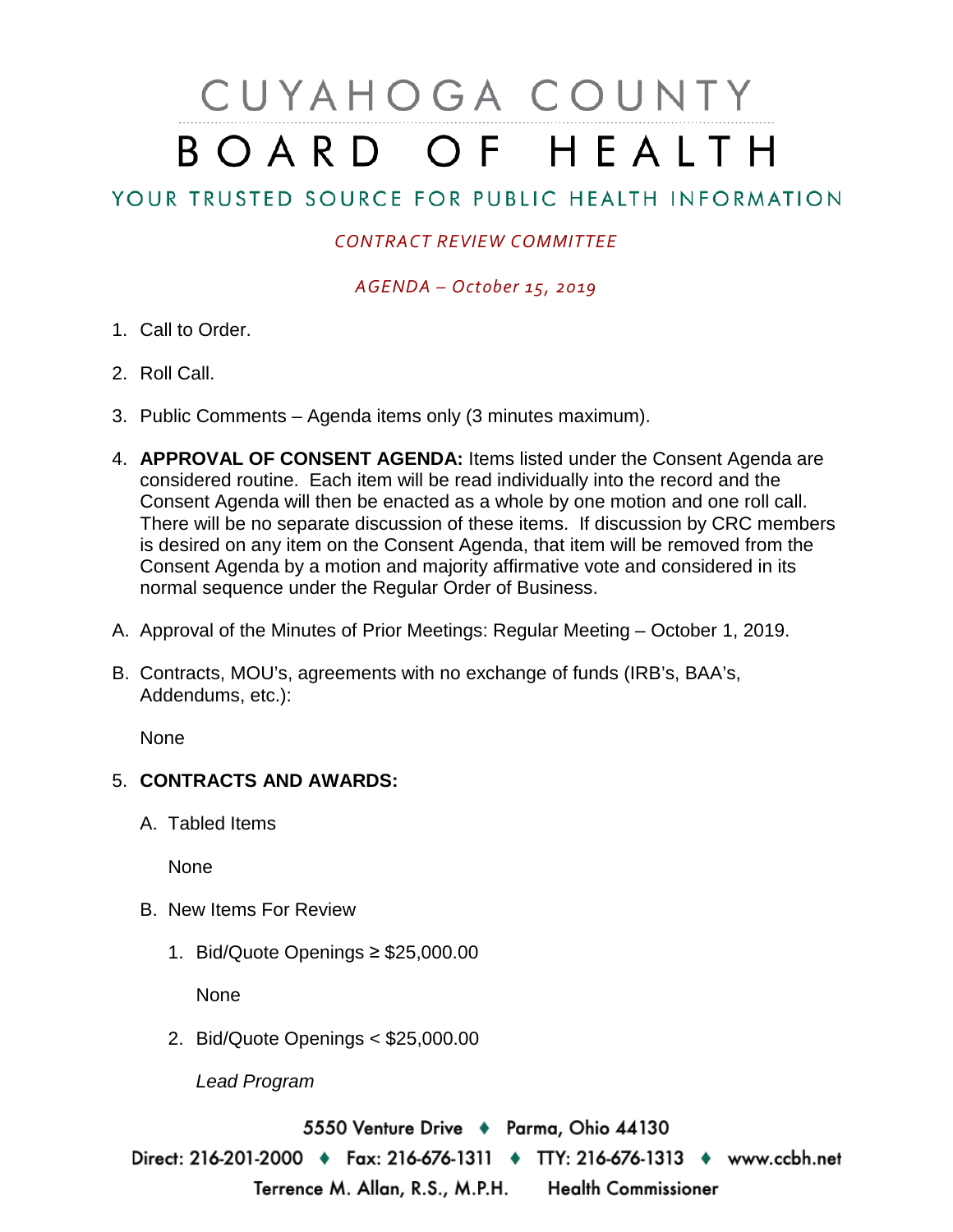- a. CRC 2019-182 10004 Greenview Ave. Garfield Heights, Ohio 44125
- b. CRC 2019-183 19375 S. Lakeshore Blvd. Euclid, Ohio 44119
- c. CRC 2019-184 5702 Gilbert Avenue Parma, Ohio 44129
- 3. Expenditures: Contracts < \$25,000.00
	- a. CRC 2019-185 Prevention and Wellness Services submitting an addendum to the contract (CRC 2019-128) with Heidi Harris, MSN, CNP to increase the amount paid to Heidi Harris from \$6,000.00 to \$9,000.00.

Purpose: To serve as the Certified Nurse Practitioner for the Cuyahoga County Board of Health Family Planning Clinic.

Funding Source: 100% reimbursable through the FY2019 RHW grant.

b. CRC 2019-186 Administration Services submitting an agreement with Johnson Controls for the purchase and installation of a visitor management system. Amount to be paid to Johnson Controls is not to exceed \$10,097.00 (\$7,642.00 - license and installation for 3 work stations and \$2,455.00 software support and maintenance).

Purpose: For the purchase and installation of the EZ Lobby visitor management system licenses including the first year of software support and maintenance.

Funding Source: 100% funded through CCBH General Revenue.

- 4. Revenue Generating Agreements < \$25,000.00
	- a. CRC 2019-187 Prevention and Wellness Services submitting a license agreement with Young & Kenady Inc. DBA Descon under the 2019/2021 USDA Farm to School grant from October 15, 2019 to October 15, 2020. Amount to be received from Descon in royalties is not to exceed \$4,000.00.

Purpose: To partner with Descon on custom licensure for Feed our Future poster frame.

5550 Venture Drive + Parma, Ohio 44130

Direct: 216-201-2000 • Fax: 216-676-1311 • TTY: 216-676-1313 • www.ccbh.net

Terrence M. Allan, R.S., M.P.H.

**Health Commissioner**